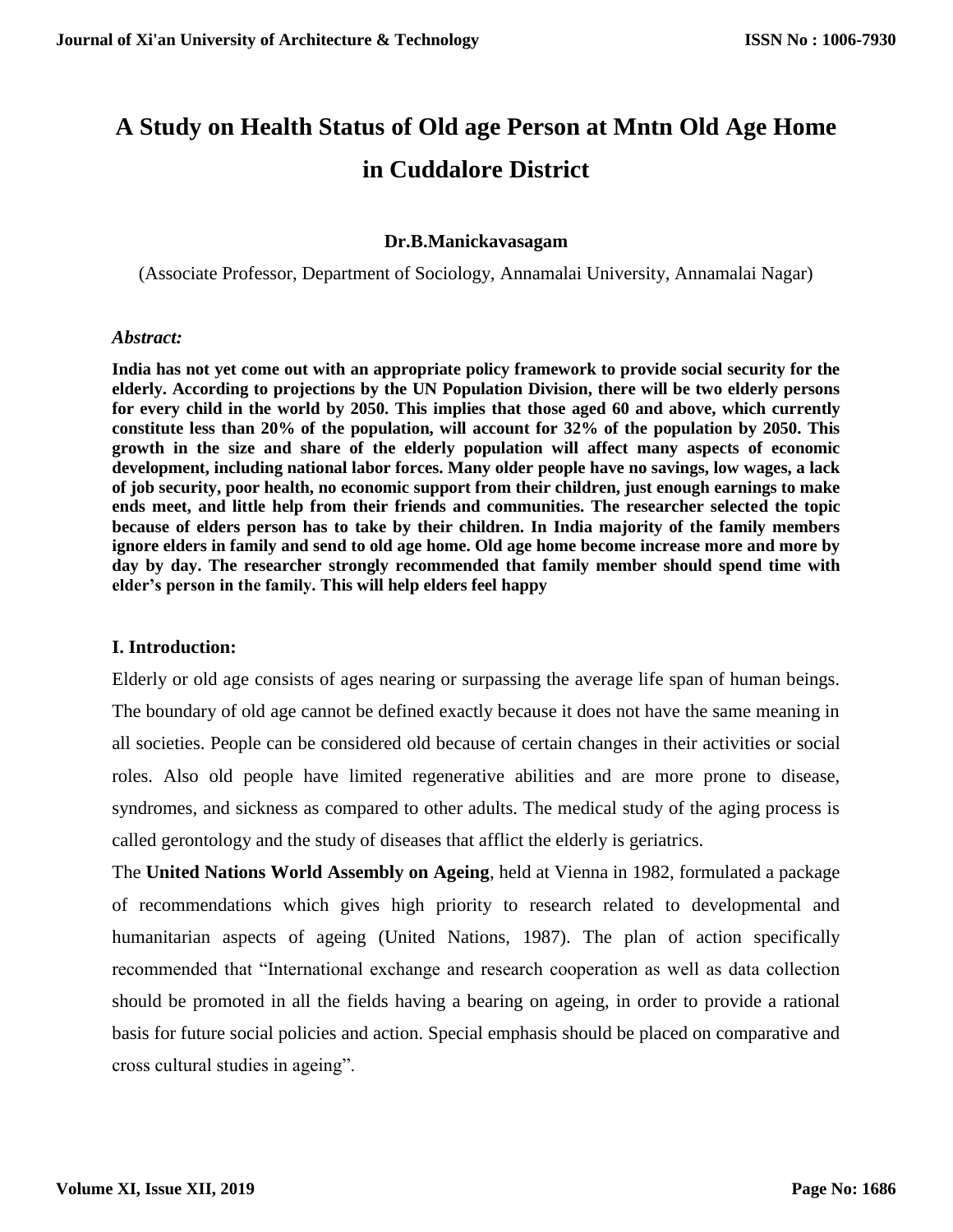In view of the increasing need for intervention in area of old age welfare, Ministry of Social Justice and Empowerment, Government of India adopted **'National Policy on Older Persons'** in January, 1999. The policy provides broad guidelines to State Governments for taking action for welfare of older persons in a proactive manner by devising their own policies and plans of action. The policy defines **'senior citizen' as a person who is 60 years old or above**.

**Definition of old Age:** According to Hollon (2012), Old age is a risk factor for depression caused by prejudice (i.e., "deprejudice"). When someone is prejudiced against the elderly and then becomes old herself, her anti-elderly prejudice turns inward, causing depression. "People with more negative age stereotypes will likely have higher rates of depression as they get older."

#### **II. Scheme for old Age person:**

**i. National Old Age Pension Scheme:** The government of India has the National Old Age Pension Scheme as one of the sub-schemes of National Social Assistance Program. The scheme has come in to existence with effect from 15th August 1995. It aims to provide social assistance to the poor people in a house-hold who are above the 65 years of age as old age pension.

**Eligibility for NOAP Scheme:** The applicant should be 65 years of age or higher. The applicant must be a destitute in the sense of having little or no regular means of subsistence from own sources of income or through financial support from family members or other sources.

**ii. Swarnajayanti Grama Swarojgar Yojana (SGSY) - Poverty eradication through self help Groups:** Swarnajayanthi Gram Sswarozgar Yojana Scheme is a holistic approach towards poverty eradication in rural India through creation of self-employment opportunities to the rural Swarozgaries. This scheme is implemented in the country through District Rural Development Agencies.

**Objectives:** SGSY came into existence in 1999-2000 duly merging the schemes of Integrated Rural Development Program (IRDP), Training for Rural Youth under Self Employment (TRYSEM) Development of Women & Children in Rural Areas (DWCRA) and Supply of Improved Toolkits to Rural Artisans (SITRA). The scheme aims to bring every assisted poor family above the poverty line by ensuring appreciably sustainable level of income over a period of time. This objective is to be achieved by organizing the rural poor in to Self Help Groups (SHG) through the process of social mobilization, their training and capacity building,and provision of income generating assets.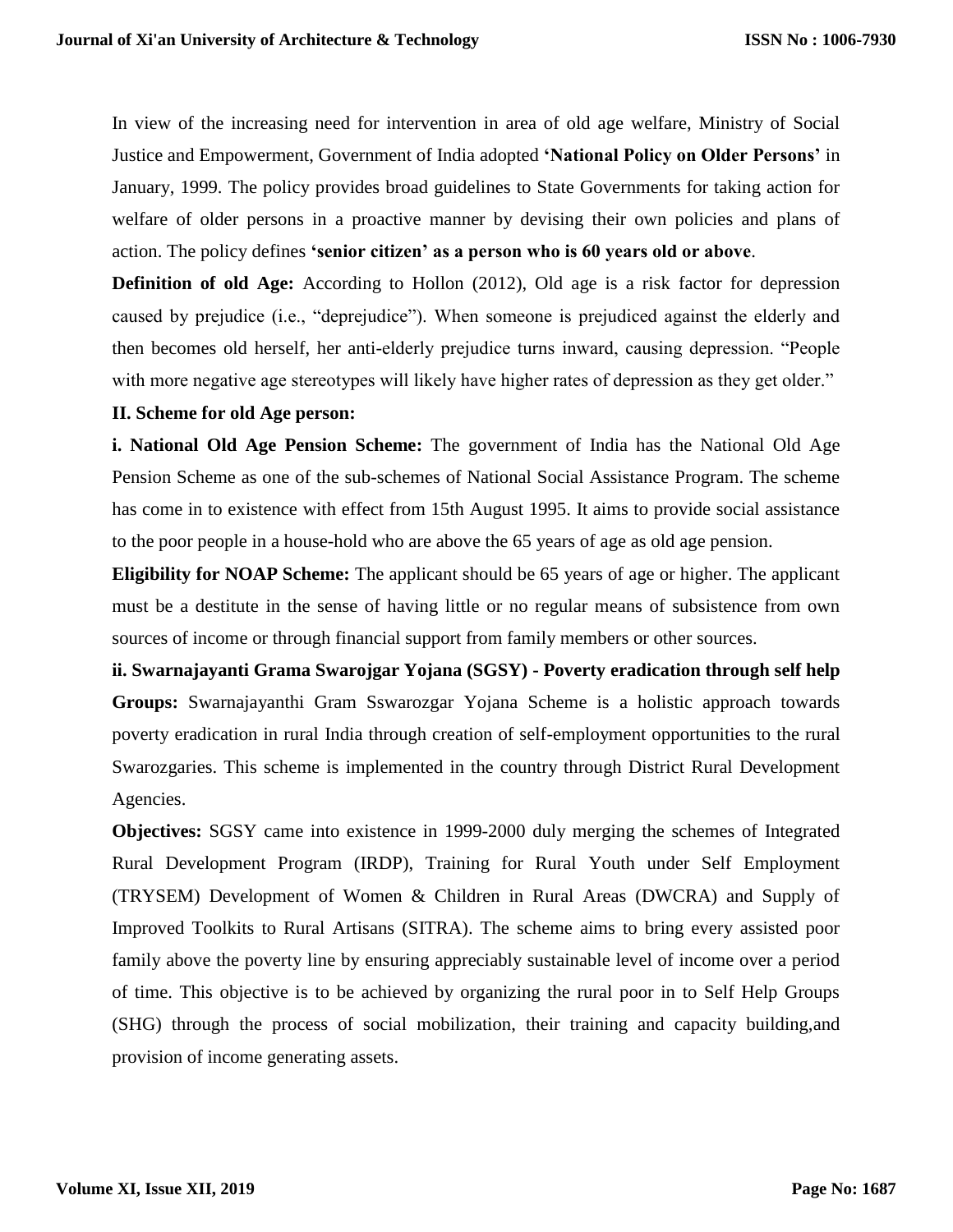1.Training 2.Infrastructure 3.RevolvingfundtoSHG 4. Subsidy for Economic Activity

**iii. Janani Suraksha Yojana (JSY):** This scheme was started during the year 2005-06 with an objective to encourage pregnant women for an institutional delivery in Government / Private Institution which contributes for the reduction of Maternal Mortality and Infant Mortality. Under this scheme Rs.1000/- (Rs.700/- under JSY (GOI) + Rs.300/- under Sukhibhava (State) scheme) is being paid to rural BPL woman who under goes an institutional delivery. From 1st April 2006, JSY has been extended to BPL urban families also. 5,00,000 beneficiaries have been covered under JSY scheme during financial year 2006-07.

# **III. Concept of Ageing in India:**

In most gerontological literature, people above 60 years of age are considered as 'old' and as constituting the 'elderly' segment of the population. In the traditional Indian culture, a human life span is one hundred years. Manu, the ancient law giver, in his Dharmasastra divided this span of life into four 'ashramas' or life stages. The first, 'bramhacarya' (life of a student) was to be spent at the teacher's (guru) house. This is the life of a celibate, to be spent in education and training. Once education was complete, the boy (grown into adulthood by now) would be ready to enter the 'grihasta' ashram. This was the life of a householder.

# **IV. Profile of the Ageing Population:**

Demographic changes influence health, economic activity and social condition of people. As the age structure of developing countries changes, demands on resources by different segments of population are expected to grow. From the available information, two assumptions could be made. First of all, the prolongation of life span does not necessarily mean that 'life has been added' 6 to these extended years. Secondly, the state is not likely to have adequate resources to meet the demands on its services created by a larger number of elderly people.

**i. Health and Morbidity:** The leading cause of death in old age in India is cardiovascular disease (CVD). Earlier in life, infections are still the leading causes of death but among older people most deaths are due to non communicable diseases (Guha Roy, 1994). The Indian Council of Medical Research (ICMR) has attempted to compile data on morbidity from different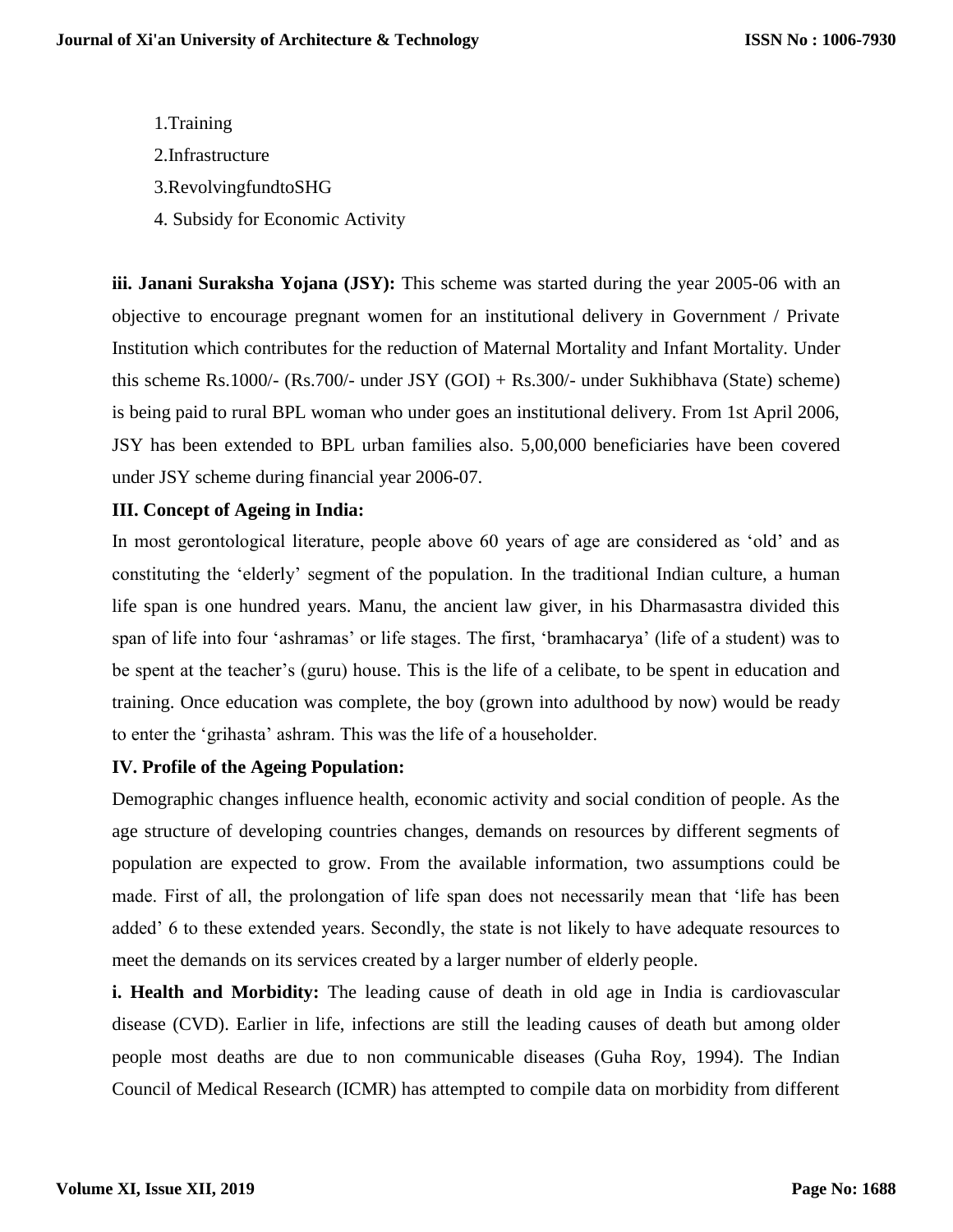sources. The total number of blind persons among the older population was around 11 million in 1996, eighty per cent of them due to cataract (Angra et al. 1997).

**ii. Mental Health:** Information about mental health of the older people is available from hospital and community based studies. The prevalence rate of mental morbidity among those 60 years and above was estimated at 89 per 1,000 populations, about 4 million for the country as a whole. The risk of specific psychiatric illnesses increases with age. The overall prevalence rate rises from 71.5 per cent for those over 60 to 124 for those in 702, to 155 for those over 80 years (Venkoba Rao & Madhavan, 1983)

**iii. Families and living arrangements:** Living arrangements of older people are influenced by several factors such as gender, health status, presence of disability, socio-economic status and societal traditions. Generations of older Indians have found shelter in the extended family system during crises, be these social, economical or psychological. However, the traditional family is fast disappearing, even in rural areas.

**iv. Social status of older Indians:** Social scientists report that there is a general lowering of social status of elderly people in India. Increasingly, older people may be perceived as burdens due to their disability or dependence. Rapid changes in the family system, even in rural areas, are reducing the availability of kin support. With modernization of the country, older values are being replaced by 'individualism'. The family's capacity to provide quality care to older people is decreasing. The Government had been complacent that the joint family system and traditional values would provide the social security cover in old age.

**v. Gender and Ageing in India:** Gender is a very important variable that influences quality of life at all ages. India is one of the few countries in the world where men outnumber women at all ages till about 70 years. As seen in Table 8, only in the very old age group, 80 and over (Dandekar, 1996) are there more women in the population than men. Most women perceive themselves as 'old' by the time they are 50 years old. This perception of self as old is based on the presence of grandchildren, widowhood, shrinkage of social roles and post menopausal status (Prakash, 1997).

**vi. Urban and Rural differences:** India is a country of villages, and nearly three quarters of its population is rural. Urban and rural areas provide striking contrasts in terms of living conditions, availability of resources and facilities. There are regional variations in the condition of villages but in general, most villages have poor sanitary conditions and less access to education and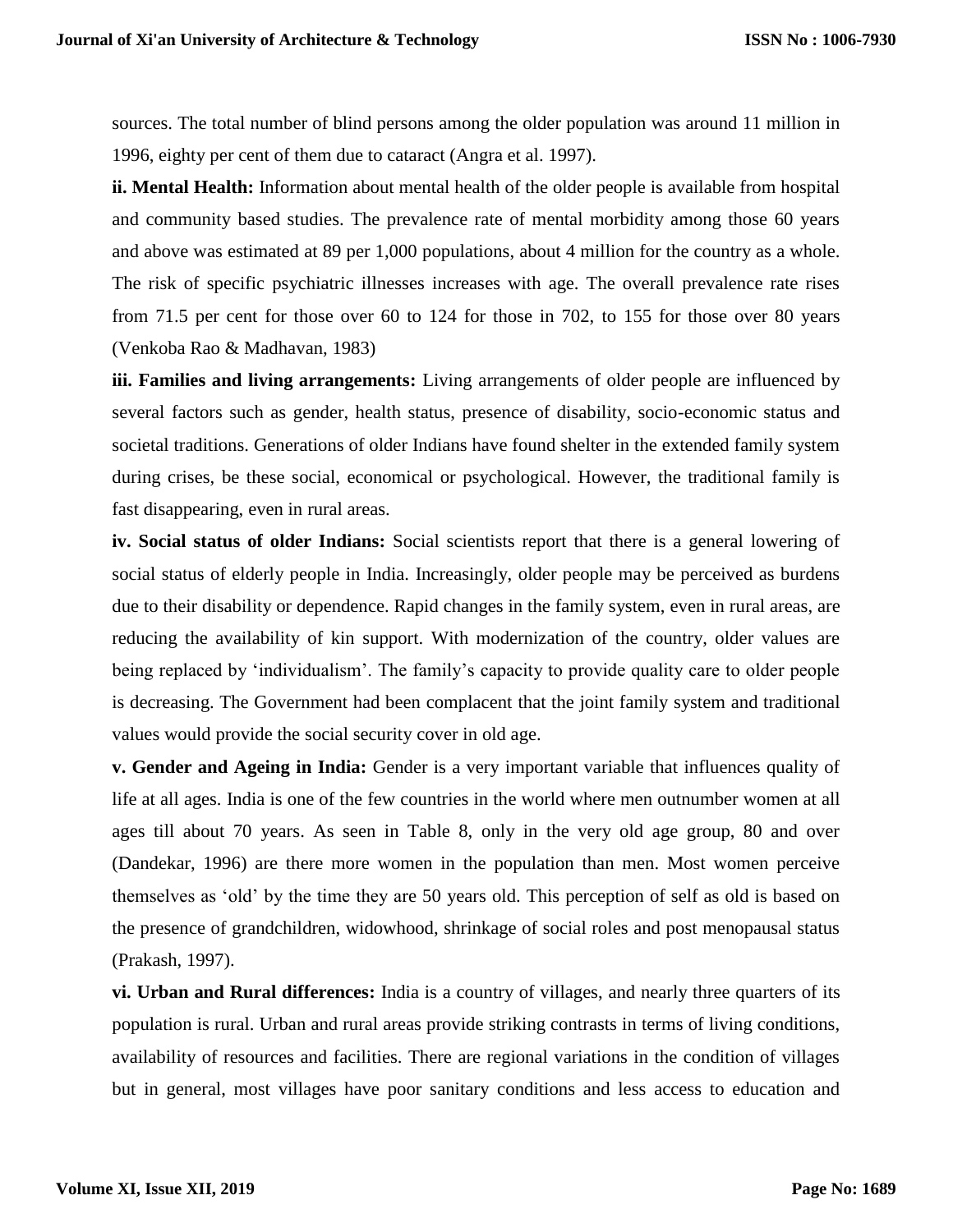health facilities. Most rural folk work on their own land or as agricultural labourers. There is no income security or any systematic provision for old age. Children are perceived as old age security. In most surveys, the urban old are found to have better health and better economic security than those in rural areas.

**vii. Migrants and Refugees:** Migration is a most important and worldwide phenomenon with multiple implications. It is estimated that there are 18 million refugees today in the world, and twice that number of individuals displaced within their own country. In India, major cities have grown in size due to the influx of refugee migrants since independence. Industries and developmental projects draw rural migrants to the cities.

**viii. Slum dwellers:** Slums have become part of the urban landscape in India. The population of slums is usually a mixture of persons from different religions, language groups and occupations. In a study of a well established slum, (Ara, 1996) found 33 per cent of people above 58 years. Most migrants had come from rural areas to escape famine in their native villages. Most of them were illiterate and very poor. In the older group, there were more females than male, and nearly half of them were widowed. Economic necessity forced them to work even in old age.

**viii. Poverty among the Elderly:** Elderly persons below the official poverty line. But, it is important for us to bear in mind, the many limitations of official poverty estimates. Despite the fact that official poverty there are no specific official data on the income of the elderly in India. The estimated number of poor persons in the total population of India was 272 million in 1984- 85 (Government of India, 1986).

**ix. Illiteracy:** In India, literacy levels have increased between 1961 and 1981 in the general population and in the population aged 60 years and above. In 1981, among the elderly males, only 34.79 percent were literate as against 46.89 per cent in the overall male population. Among the female elderly, only 7.89 per cent were literate as against 24.82 per cent in the overall female population. Although there seems to be an increasing trend, it is disturbing to note the fact that, in 1981, majority of male and female elderly were remaining illiterate.

**x. Employment:** When we see the data pertaining to the employment of rural and urban elderly during the period from 1961 to 1981, there seems to be a marked downward trend. Kohli (1996) suggests that this decline may be due to adoption of new technology or methods of production difficult for the elderly or work conditions have become harder and unsuitable for them.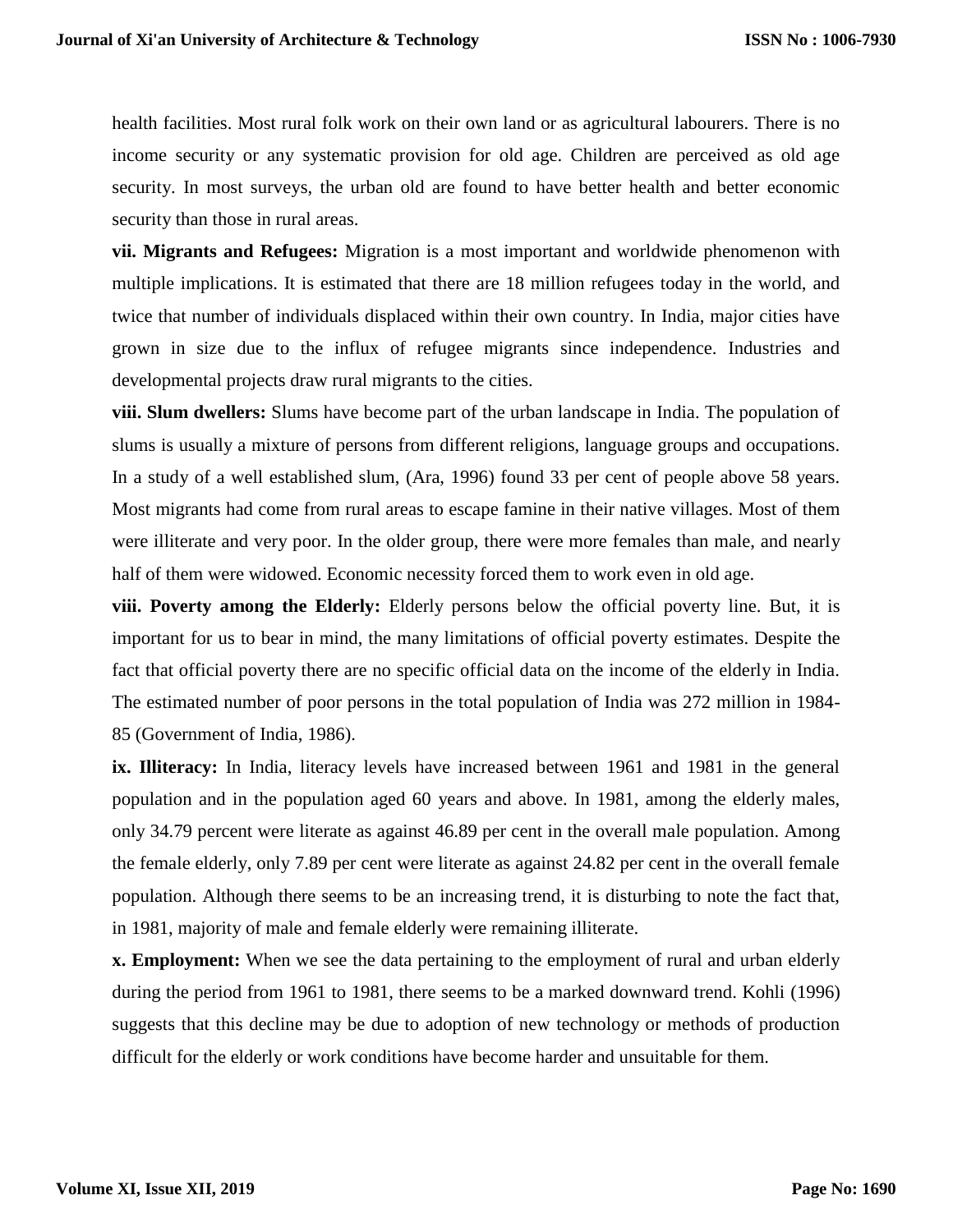**xi. Dependency:** Little evidence exists on the income of the elderly individuals or of households with elderly heads, due to the difficulty of obtaining accurate (or any) responses to survey and census questions on these issues. Even if respondents were willing to report incomes, several factors complicate data gathering: seasonal variations in income; self-employment in agriculture; the extent of the informal or non-monetized economy in many countries; and the frequent pooling of household resources.

**xii. Living Arrangements:** Several authors have addressed the question of what it is about different living situations that causes them to be valued more or less highly, most comprehensively by Burch and Matthews (1987). Burch and Matthews note that each potential household living situation available to an individual conveys a distinct array of "component" household goods, including physical shelter; storage of property; domestic services (meals, laundry, cleaning); personal care (including, of special relevance to the elderly, assistance with everyday tasks including hygiene, locomotion, and so on).

**xiii. Health Problems and Physical Disabilities:** Ageing is associated with the decline in physiological effectiveness, which affects us all sooner or later and is an intrinsic part of growing old. Unlike the universal changes of sensescence, disease is sporadic, a particular disease affecting only certain members of the population. However, multiple pathology is a characteristic feature of old age. Not only are the elderly persons at risk of particular age-related diseases; they may also suffer from a combination of several diseases and senescent changes.

#### **V. National Policies & Programmes for the Welfare of the Elderly:**

**i. Administrative set-up:** The **Ministry of Social Justice & Empowerment,** which is the nodal Ministry for this purpose focuses on policies and programmes for the Senior Citizens in close collaboration with State governments, Non-Governmental Organisations and civil society. The programmes aim at their welfare and maintenance, especially forndigent senior citizens, by supporting old age homes, day care centres, mobile medicare units, etc.

**ii.Relevant Constitutional Provisions: Article 41 of the Constitution** provides that the State shall, within the limits of its economic capacity and development, make effective provision for securing the right to work, to education and to public assistance in cases of unemployment, old age, sickness and disablement, and in other cases of undeserved want. Further, **Article 47**  provides that the State shall regard the raising of the level of nutrition and the standard of living of its people and the improvement of public health as among its primary duties….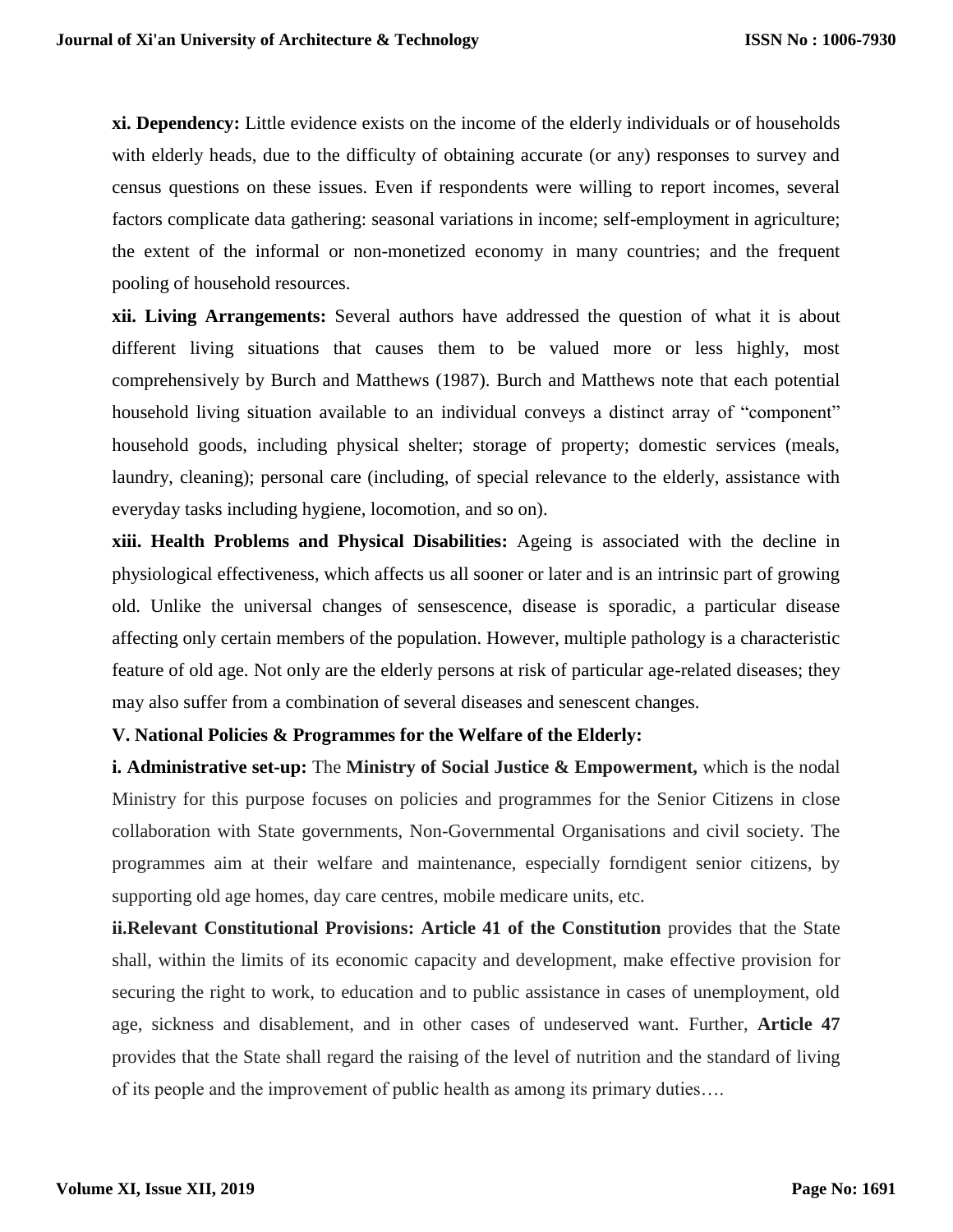**iii.Legislations:** The **Maintenance and Welfare of Parents and Senior Citizens Act, 2007 was enacted in December 2007,** to ensure need based maintenance for parents and senior citizens and their welfare. General improvement in the health care facilities over the years is one of the main reasons for continuing increase in proportion of population of senior citizens. Ensuring that they not merely live longer, but lead a secure, dignified and productive life is a major challenge.

**iv.National Policy on Older Persons (NPOP):** The National Policy on Older Persons (NPOP) was announced in January 1999 to reaffirm the commitment to ensure the well-being of the older persons. The Policy envisages State support to ensure financial and food security, health care, shelter and other needs of older persons, equitable share in development, protection against abuse and exploitation, and availability of services to improve the quality of their lives.

**v.National Council for Older Persons:** In pursuance of the NPOP, a National Council for Older Persons (NCOP) was constituted in 1999 under the Chairpersonship of the Minister for Social Justice and Empowerment to oversee implementation of the Policy. The NCOP is the highest body to advise the Government in the formulation and implementation of policy and programmes for the aged.

**vi.Inter-Ministerial Committee on Older Persons:** An **Inter-Ministerial Committee on Older Persons comprising** twenty-two Ministries/Departments, and headed by the Secretary, Ministry of Social Justice & Empowerment is another coordination mechanism in implementation of the NPOP. Action Plan on ageing issues for implementation by various Ministries/ Departments concerned is considered from time to time by the Committee.

**vii.Maintenance and Welfare of Parents and Senior Citizens Act:** The Maintenance and Welfare of Parents and Senior Citizens Act, 2007 was enacted in December 2007 to ensure need based maintenance for parents and senior citizens and their welfare. The Act provides for:-

- Maintenance of Parents/ senior citizens by children/ relatives made obligatory and
- justiciable through Tribunals
- Revocation of transfer of property by senior citizens in case of negligence by relatives
- Penal provision for abandonment of senior citizens
- Establishment of Old Age Homes for Indigent Senior Citizens
- Adequate medical facilities and security for Senior Citizens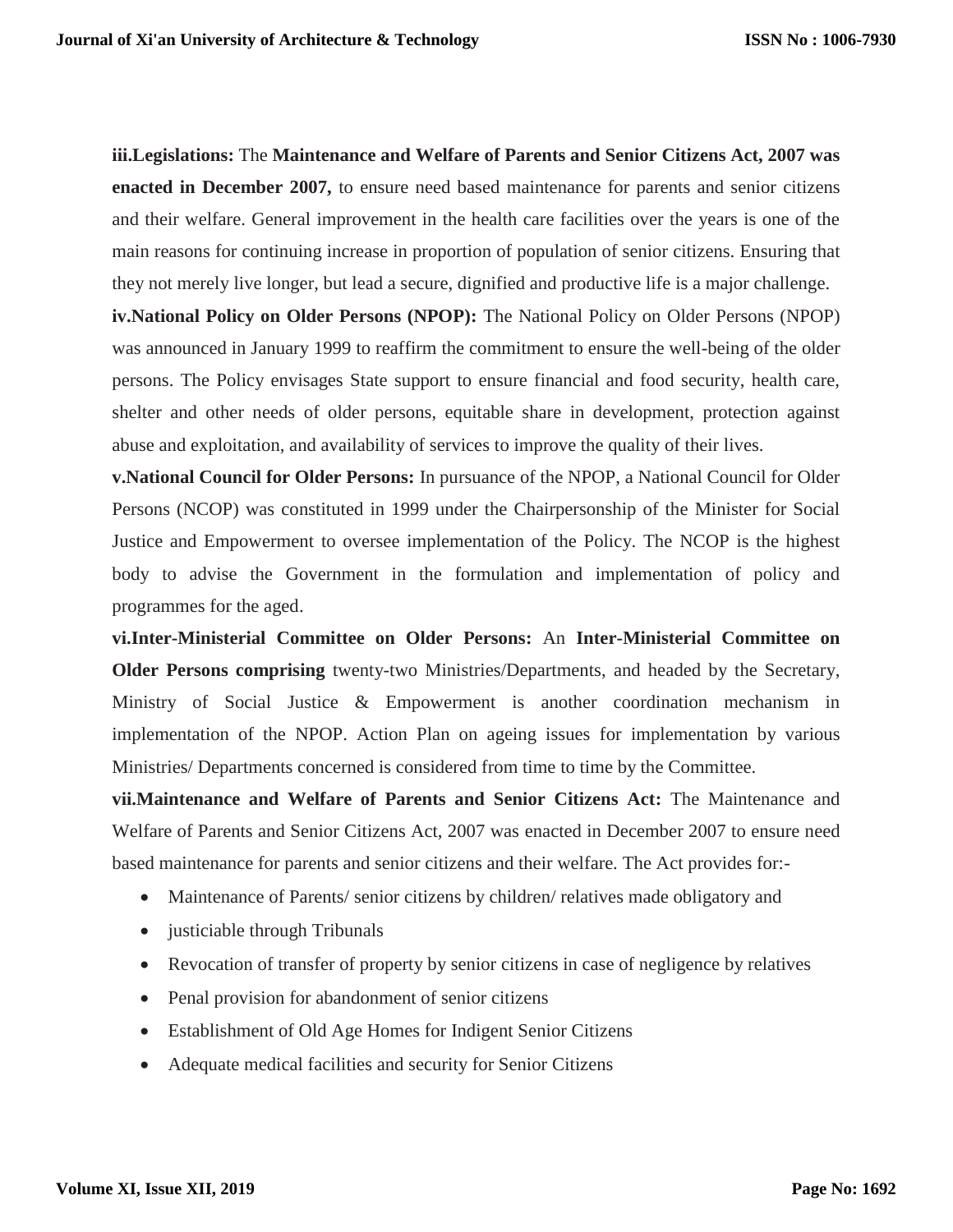**viii.Central Sector Scheme of Integrated Programme for Older Persons (IPOP):** An Integrated Programme for Older Persons (IPOP) is being implemented since 1992 with the objective of improving the quality of life of senior citizens by providing basic amenities like shelter, food, medical care and entertainment opportunities and by encouraging productive and active ageing through providing support for capacity building of Government/ Non-Governmental Organizations/Panchayati Raj Institutions/ local bodies and the Community at large.

#### **Research Methodology**

**Statement of the Problem**: The elderly in the rural areas of India are suffering due to separation or loneliness resulting from urbanization and emergence or increase of nuclear families. Within the elderly population individuals differ, not only in their socio-demographic, economic and health characteristics, but also by their gender roles in various aspects of life. This research explores the gender differences of the rural elderly population in their socio-demographic, economic and health characteristics in Cuddalore district, Tamil Nadu.

**Importance of the study:** In India, over the past two decades a number of studies have focused on one or more issues of ageing people. India has not yet come out with an appropriate policy framework to provide social security for the elderly. So the researcher felt that ageing people very important for the family and society. The researcher selected this topic for the study.

**Field of the Study:** The study was carried MNTN old age home in Pathirikuppam in cuddalore district. The major importance of chosen this old age persons. The enter research work was carried out with help of MATHAR NALA THONDU NIRUVANAM, OLD AGE HOME popularly known as MNTN, an organization started in 1981. MNTN currently working in Cuddalore District

**Aim of the study:** Elder people are discriminated from their house due inability of not proceeding their daily work. Maximum number of the elder are put in old age home. The researcher has special interest to find out reason beyond elder people in old age home.

#### **Objectives of the study:**

- To study the demographic profile of the respondents.
- To study the socio-demographic, economic and household characteristics of the rural elderly population;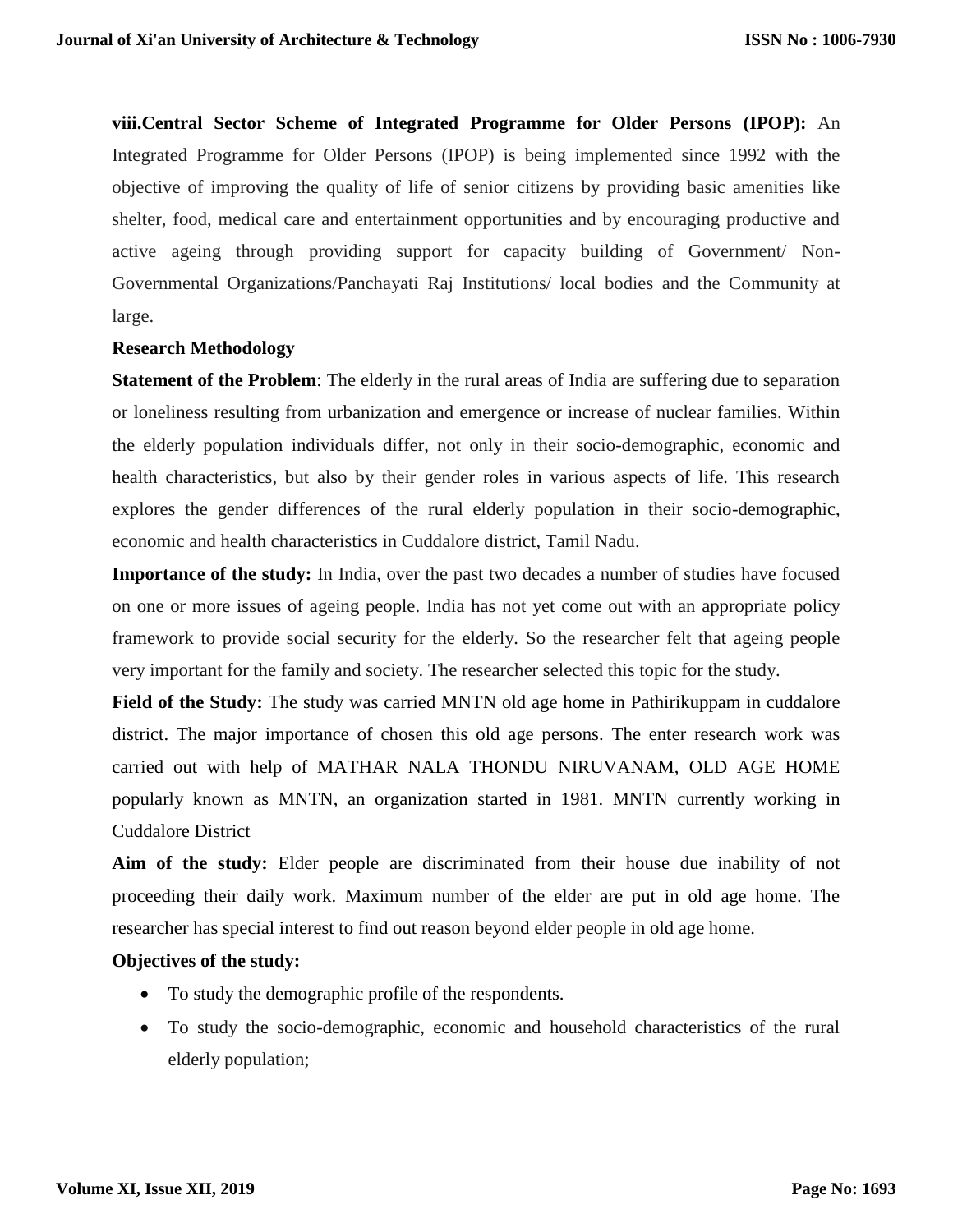- To explore gender differentials of the rural elderly population in their socio-demographic, economic and household characteristics.
- To understand the relationship of socio-demographic and household characteristics with economic satisfaction of the rural elderly population.

**Research design for the Study:** The researcher adopts descriptive research design for his study. Descriptive research concerned with describing the characteristics of a particular individual/ group. It is also concerned with what and why of a phenomenon. It is involves description and exploration of research problem.

**Universe for the Study:** It is total number of all units/ items in any field of inquiry, Universe for this study all men and women in MATHAR NALA THONDU NIRUVANAM old age home, Cuddalore District. The researcher used simple random sampling for his studies, it's comes under probability random sample method. The researcher selected fifty respondents from the population.

**Tools for Data Collection:** The researcher uses self prepare interview schedule for collection of data from the respondent's for the studies, Source for the study both primary and secondary data. **Data Analysis and Interpretation:**

# **Table N0.01***:*

| S.No | <b>Respondents Profile</b> | <b>Number</b><br>$(N=50)$ | Percentage<br>$\%$ |
|------|----------------------------|---------------------------|--------------------|
| 1.   | Age                        |                           |                    |
|      | 1.65 to 70                 | 10                        | 20                 |
|      | $2.70 - 75$                | 13                        | 26                 |
|      | $3.75 - 80$                | 17                        | 34                 |
|      | 4. Above 80                | 10                        | 20                 |
| 2.   | <b>Sex</b>                 |                           |                    |
|      | 1. Male                    | 29                        | 58                 |
|      | 2. Female                  | 21                        | 42                 |
| 3.   | <b>Marital Status</b>      |                           |                    |
|      | 1. Married                 | 10                        | 20                 |
|      | 2. Divorce                 | 25                        | 50                 |
|      | 3. Widow                   | 07                        | 14                 |
|      | 4. Separated               | 08                        | 16                 |
| 4.   | <b>Educational Status</b>  |                           |                    |

## **Demographic Profile of the Women**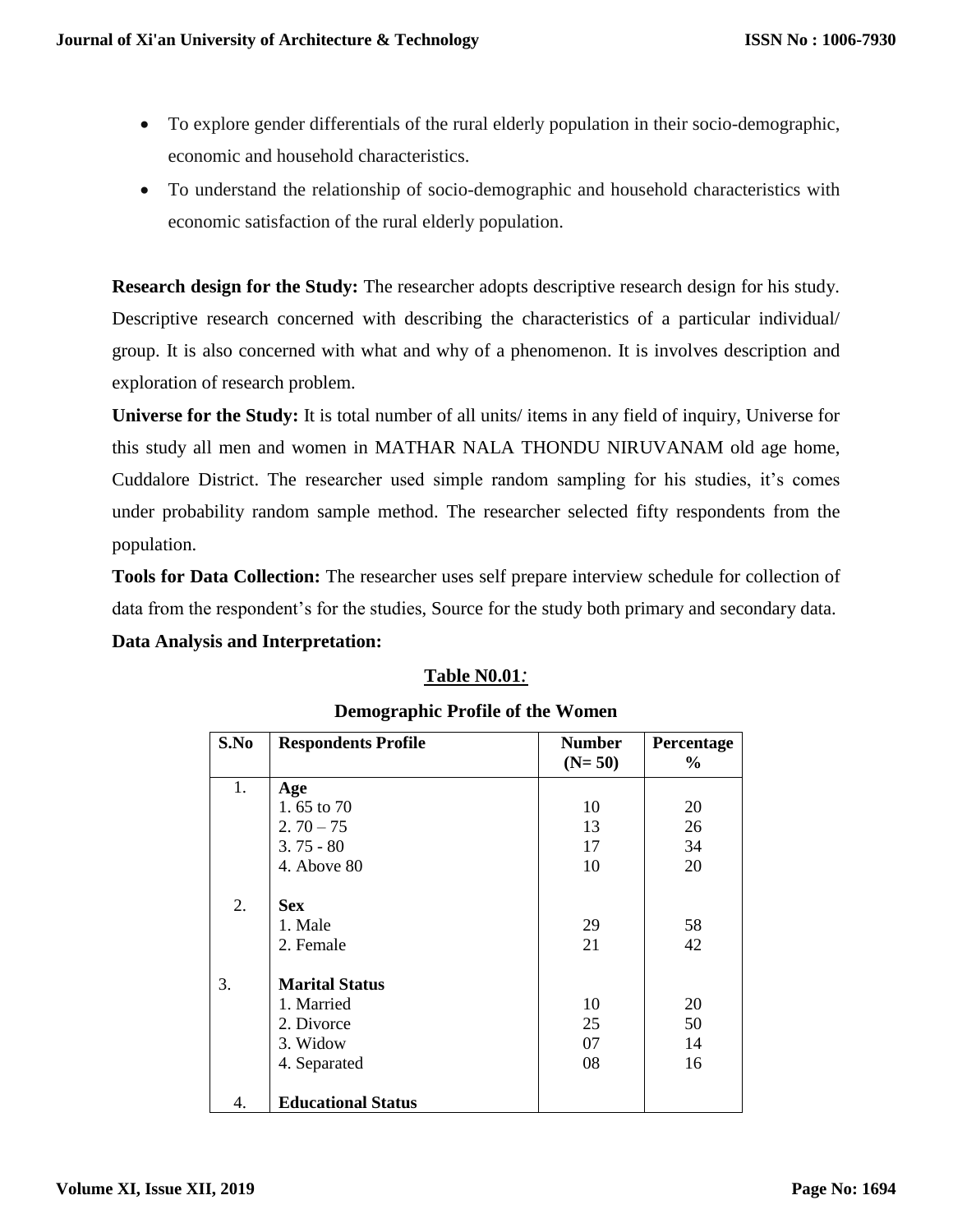|    | 1. Illiterate                   | 11 | 22 |
|----|---------------------------------|----|----|
|    | 2. Primary School               | 12 | 24 |
|    | 3. Higher Secondary/ Diploma    | 18 | 36 |
|    | 4. Graduates                    | 09 | 18 |
|    |                                 |    |    |
| 5. | <b>Occupational Status</b>      |    |    |
|    | 1. Daily Wager                  | 20 | 40 |
|    | 2. Coolie                       | 12 | 24 |
|    | 3. Government Employee          | 13 | 26 |
|    | 4. Private Employee             | 05 | 10 |
|    |                                 |    |    |
| 6. | <b>Income</b>                   |    |    |
|    | 1. Below 10000                  | 28 | 58 |
|    | 2.10000 - 15000                 | 15 | 30 |
|    | 3. Above 15000                  | 07 | 14 |
|    |                                 |    |    |
| 7. | <b>No of Children in Family</b> |    |    |
|    | 1.Below 2                       | 15 | 30 |
|    | $2.2$ to $5$                    | 25 | 50 |
|    | 3. Above 5                      | 10 | 20 |
|    |                                 |    |    |
| 8. | <b>Types of Family</b>          |    |    |
|    | 1. Joint Family                 | 14 | 28 |
|    | 2. Nuclear Family               | 28 | 56 |
|    | 3. Extended Family              | 08 | 16 |
|    |                                 |    |    |
| 9. | <b>Religion</b>                 |    |    |
|    | 1. Christian                    | 18 | 36 |
|    | 2. Hindu                        | 20 | 40 |
|    | 3. Muslim                       | 12 | 24 |

# **Table N0.02***:*

# **Health Status of old age persons**

| S.No | <b>Health Status</b>                      | <b>Number</b> | Percentage    |
|------|-------------------------------------------|---------------|---------------|
|      |                                           | $(N=50)$      | $\frac{0}{0}$ |
| 1.   | Reason for being in old age home          |               |               |
|      | 1. Poverty                                | 10            | 20            |
|      | 2. Family problem                         | 13            | 26            |
|      | 3. Orphan                                 | 17            | 34            |
|      | 4. Disabled                               | 10            | 20            |
| 2.   | Old age home are very important<br>1. Yes | 40            | 80            |
|      | 2. No                                     | 10            | 20            |
|      |                                           |               |               |
| 3.   | Old age pension Scheme receive            |               |               |
|      | from Govt                                 |               |               |
|      | 1. Yes                                    | 35            | 70            |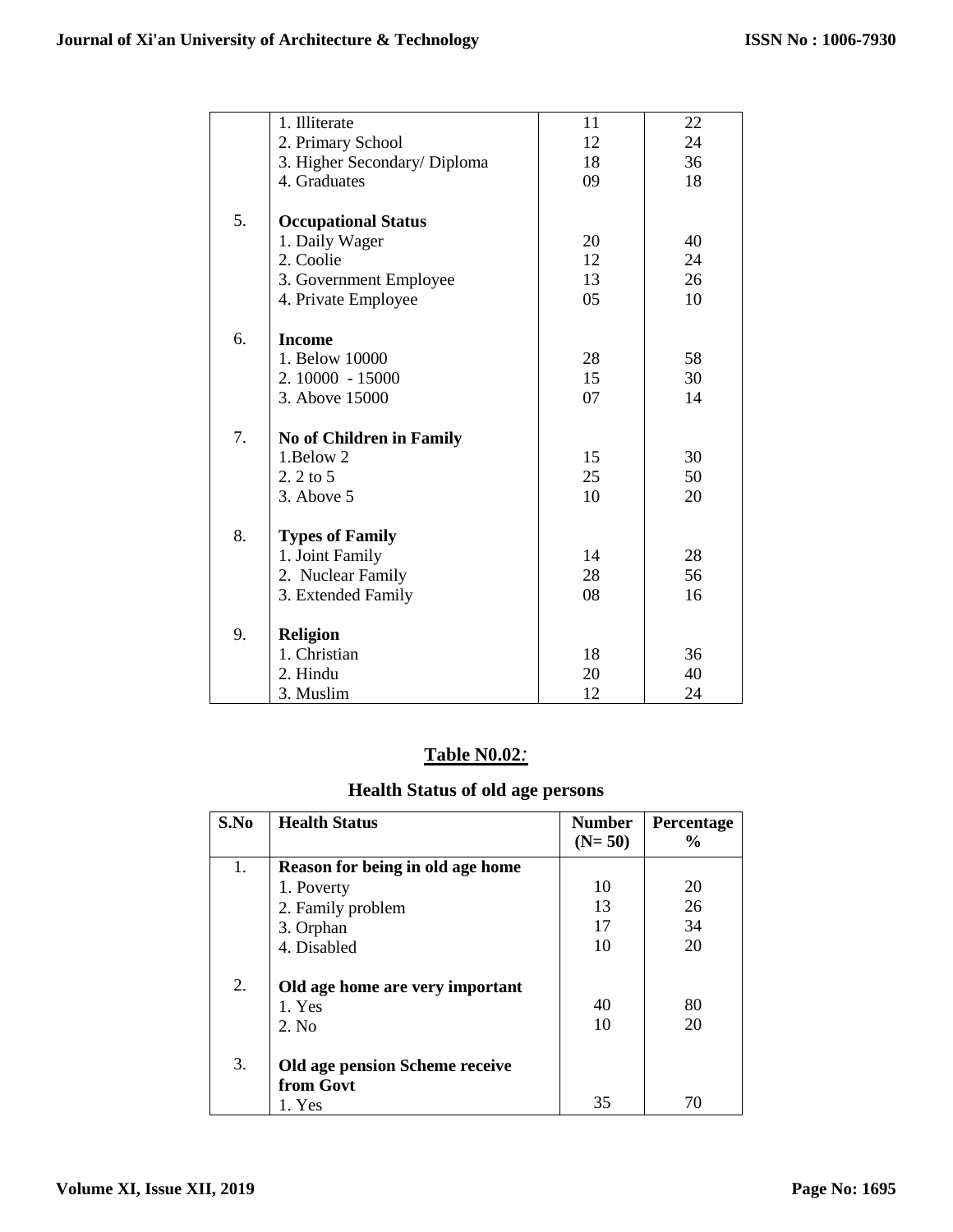|    | 2. No                                                                                                           | 15                   | 30                   |
|----|-----------------------------------------------------------------------------------------------------------------|----------------------|----------------------|
| 4. | <b>Relationship With family members</b><br>1. Yes<br>2. No                                                      | 20<br>30             | 40<br>70             |
| 5. | <b>Own house</b><br>1. Yes<br>2. No                                                                             | 45<br>05             | 90<br>10             |
| 6. | <b>Problem faced in Family</b><br>1. Restless<br>2. Stress<br>3. Mental problem                                 | 30<br>15<br>05       | 60<br>30<br>10       |
| 7. | <b>Vocational Activity</b><br>1. TV<br>2. Games<br>3. Reading News paper                                        | 15<br>23<br>12       | 30<br>26<br>24       |
| 8. | Satisfaction of facility provide in old<br>age home<br>1. Very good<br>2. Good<br>3. Satisfied                  | 17<br>28<br>05       | 34<br>56<br>10       |
| 9. | <b>Physical Health problem</b><br>1. Lack of Appetite<br>2. Lack of sleep<br>3. Weight loss<br>4. Felling alone | 20<br>10<br>12<br>08 | 40<br>20<br>24<br>16 |
| 10 | <b>Mental Health problem</b><br>1. Memory loss<br>2. Depression<br>3. Hypertension<br>4. Stress                 | 17<br>15<br>05<br>13 | 34<br>30<br>10<br>26 |

# **Main Findings:**

The study reveals that following major finding found from the study. Majority of elder person are suffering from physical and mental health problem. Physical problem includes lack of appetite, lack of sleep, weight loss and felling of alone. Elders person also expressed metal health problem includes memory loss, depression, hypertension and stress. The respondents strongly felt that orphan situation force into old age home. Maximum elders person are neglected form the family and family members. Even respondent have own house but staying in old age for death.